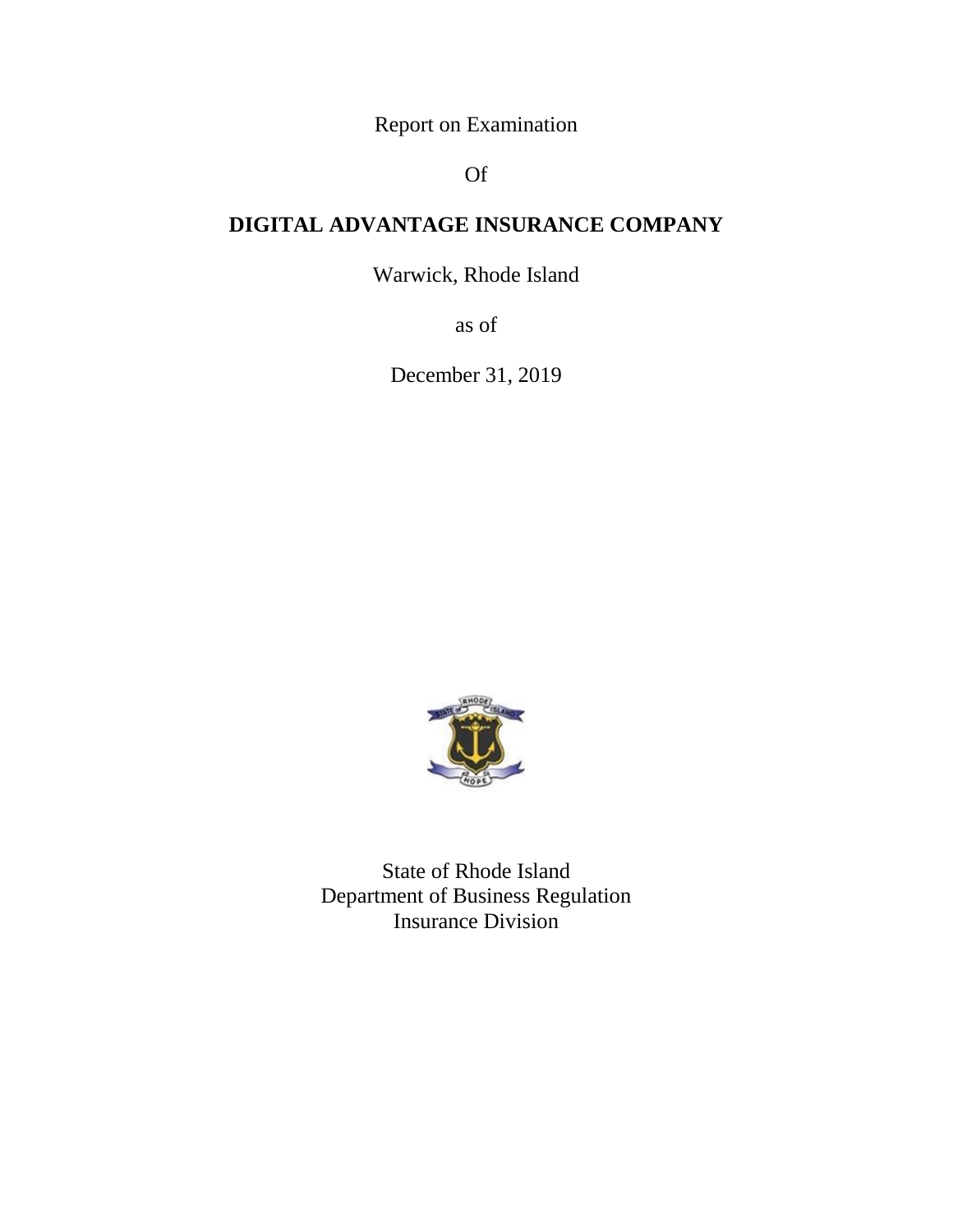

**State of Rhode Island and Providence Plantations DEPARTMENT OF BUSINESS REGULATION 1511 Pontiac Avenue, Bldg. 69-2 Cranston, Rhode Island 02920**

# **Insurance Division**

# **ADOPTION ORDER**

The attached Report of Examination as of December 31, 2019, of the condition and affairs of

# DIGITAL ADVANTAGE INSURANCE COMPANY

was recently completed by duly qualified examiners, pursuant to the provisions of the Rhode Island General Laws.

Due consideration has been given to the comments of the examiners regarding the operation of the Companies and their financial condition, as reflected in the report.

It is therefore ORDERED that said Report be, and it is hereby, adopted and filed and made an official record of this Department as of this date.

Department of Business Regulation

دو بىو

Dated: October 19, 2020 Elizabeth Kelleher Dwyer

Superintendent of Insurance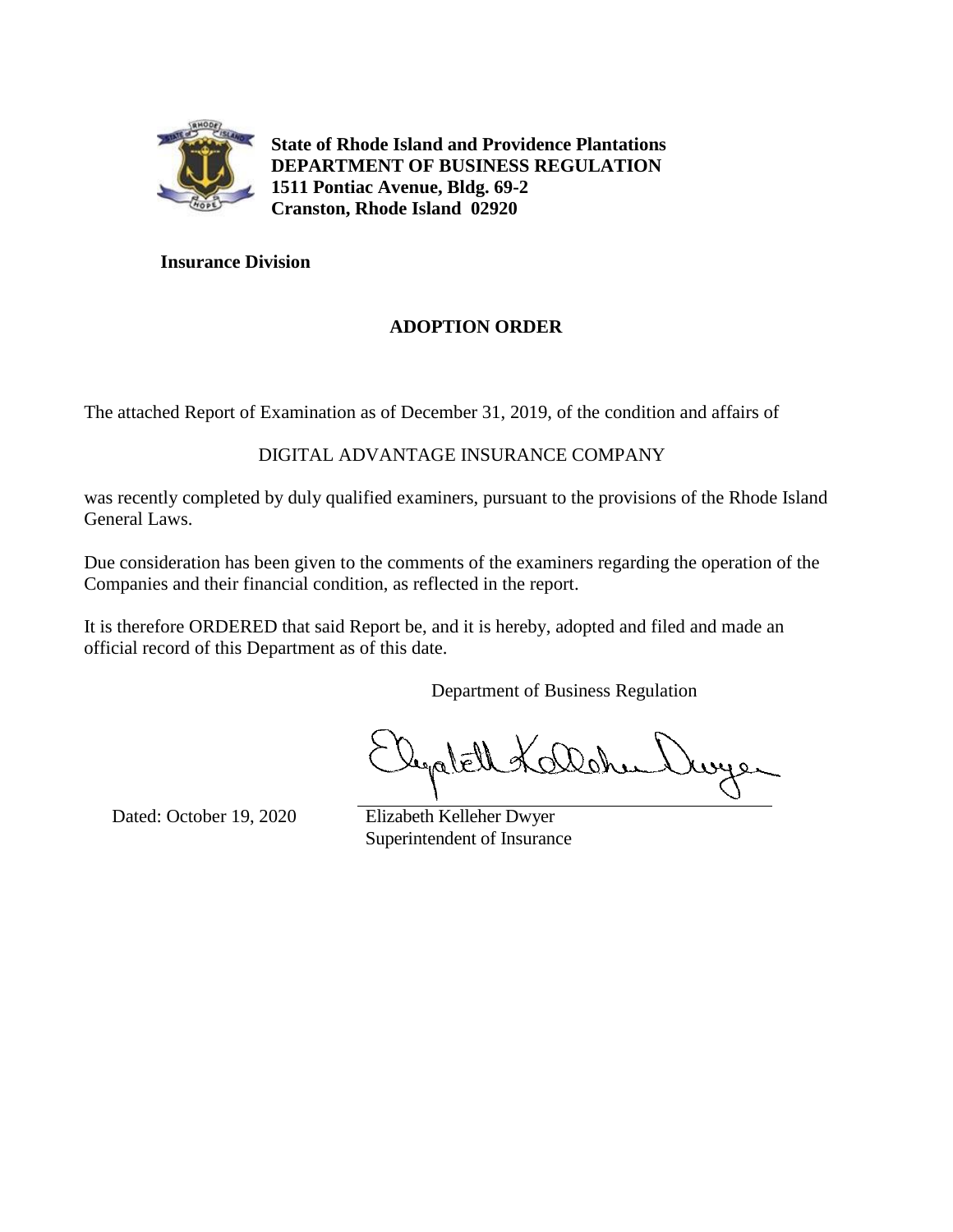## TABLE OF CONTENTS

|                                                               | 1              |
|---------------------------------------------------------------|----------------|
|                                                               | 2              |
|                                                               | 3              |
|                                                               | 3              |
|                                                               | $\overline{4}$ |
|                                                               | $\overline{A}$ |
|                                                               | 5              |
|                                                               | 7              |
|                                                               | 8              |
|                                                               | 8              |
|                                                               | 8              |
|                                                               | 9              |
|                                                               | 10             |
|                                                               | 11             |
| Comparative Statement of Liabilities and Policyholder Surplus | 12             |
|                                                               | 13             |
|                                                               | 14             |
|                                                               | 15             |
|                                                               | 16             |
|                                                               |                |
|                                                               | 16             |
| Cash, Cash Equivalents, and Short-term Investments            | 17             |
|                                                               | 17             |
|                                                               | 17             |
|                                                               | 17             |
|                                                               | 18             |
|                                                               | 19             |
|                                                               |                |

# Page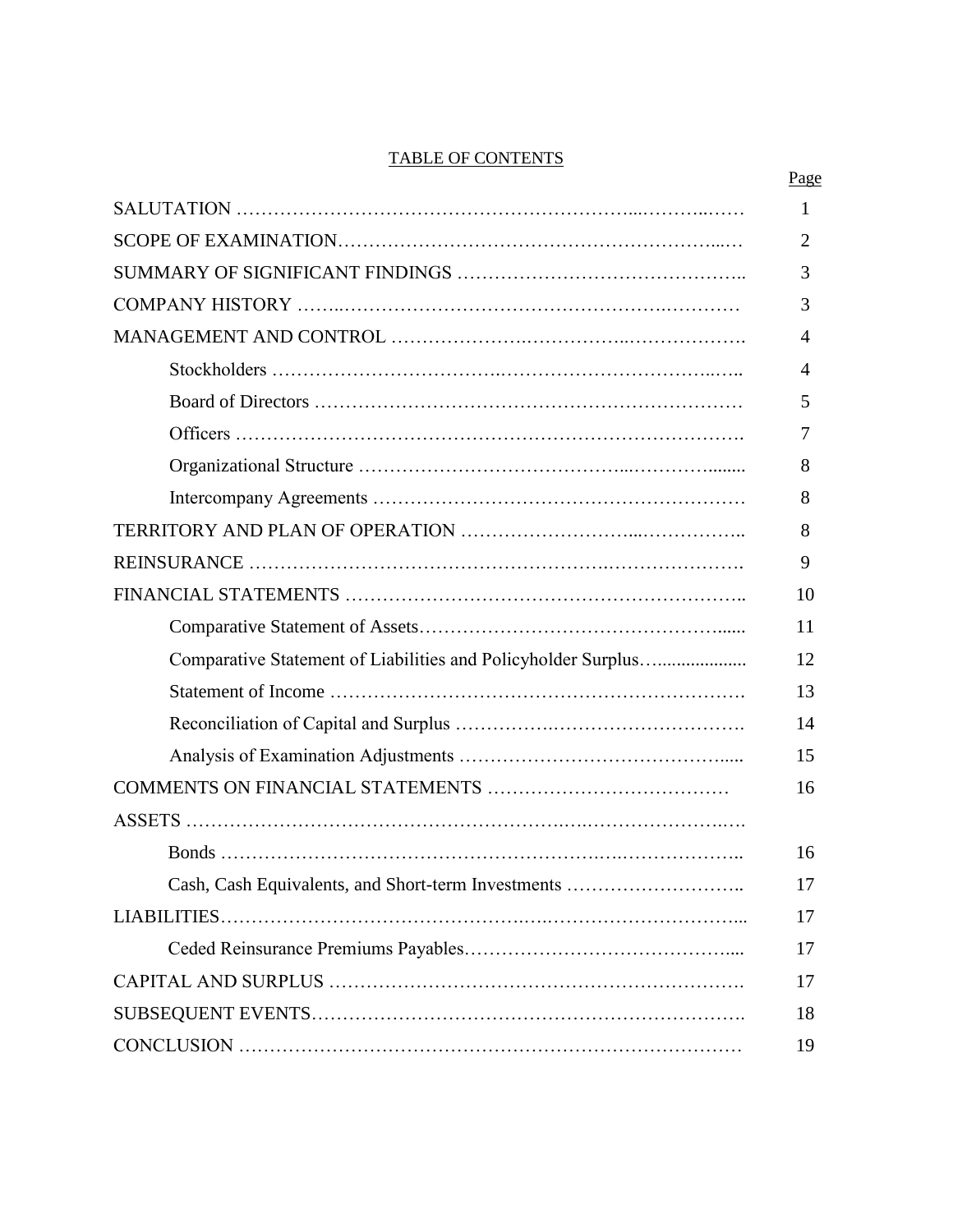September 21, 2020

Ms. Elizabeth Kelleher Dwyer Deputy Director and Superintendent of Financial Services State of Rhode Island and Providence Plantations Department of Business Regulation 1511 Pontiac Avenue, Bldg. 69-2 Cranston, Rhode Island 02920

Dear Superintendent Dwyer:

In accordance with your instructions and pursuant to Chapters 13.1 and 35 of Title 27 of the General Laws of the State of Rhode Island, an examination has been made as of December 31, 2019, of the financial condition and affairs of

## **DIGITAL ADVANTAGE INSURANCE COMPANY**

located at 222 Jefferson Boulevard, Suite 200, Warwick, Rhode Island. The report of such examination is herewith submitted.

Digital Advantage Insurance Company, also referred to within this report as "DAIC," or "the Company," was previously examined as of December 31, 2014. Both the current and prior examinations were conducted by Insurance Division of the State of Rhode Island ("Insurance Division") representing the Northeast Zone of the National Association of Insurance Commissioners.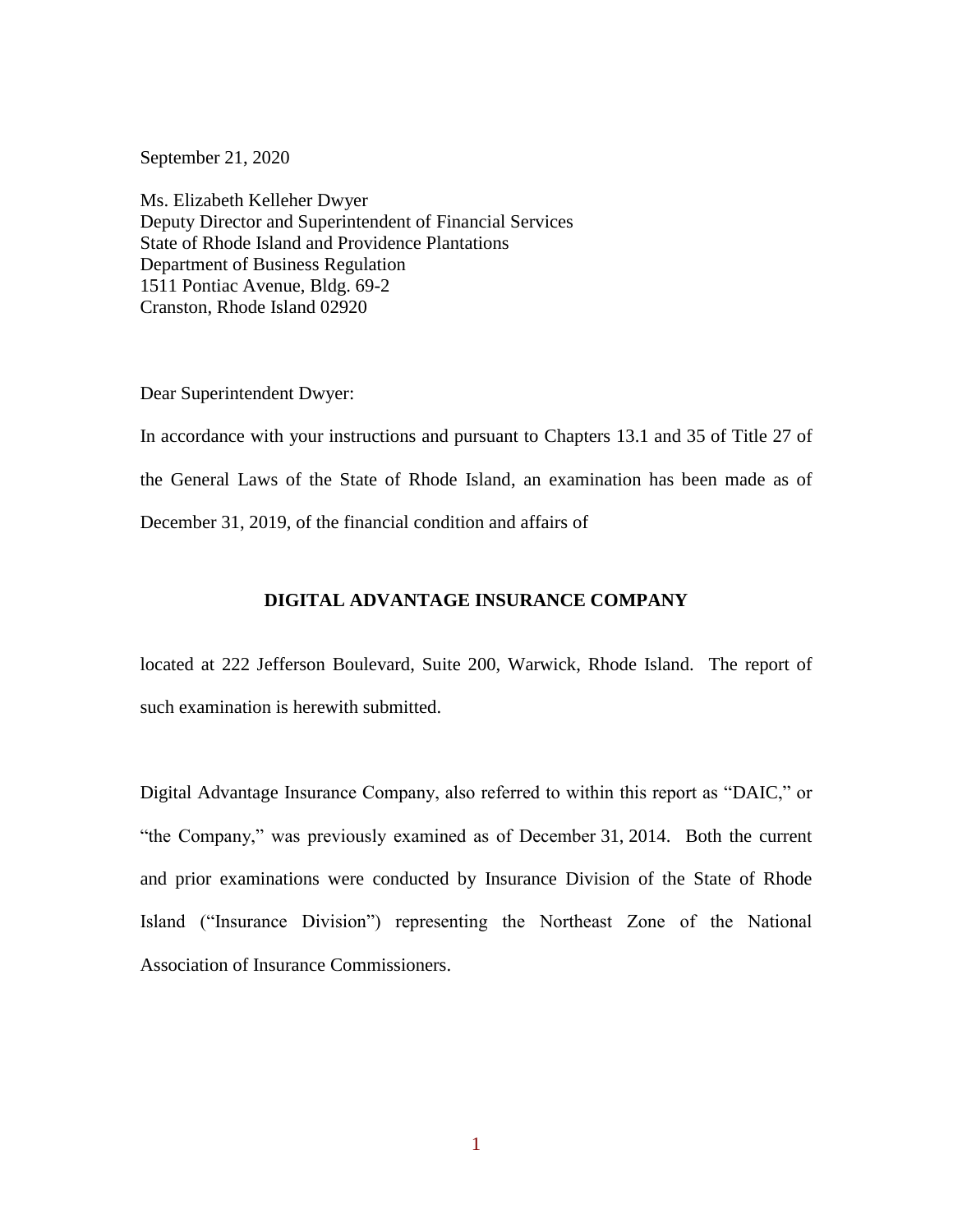### SCOPE OF EXAMINATION

The last examination of the Company covered the five-year period from January 1, 2010 through December 31, 2014. The current examination covered the five-year period from January 1, 2015 through December 31, 2019 and was performed in compliance with the above-mentioned sections of the General Laws of the State of Rhode Island, as amended. The current examination was conducted as a single-state full scope risk-focused examination in accordance with the National Association of Insurance Commissioners ("NAIC") *Financial Condition Examiners Handbook* ("Handbook").

The Handbook requires that we plan and perform the examination to evaluate the financial condition, assess corporate governance, identify current and prospective risks of the Company and evaluate system controls and procedures used to mitigate those risks. An examination also includes identifying and evaluating significant risks that could cause an insurer's surplus to be materially misstated both currently and prospectively.

All accounts and activities of the Company were considered in accordance with the riskfocused examination process. This may include assessing significant estimates made by management and evaluating management's compliance with Statutory Accounting Principles. The examination does not attest to the fair presentation of the financial statements included herein. If, during the course of the examination an adjustment is identified, the impact of such adjustment will be documented separately following the Company's financial statements.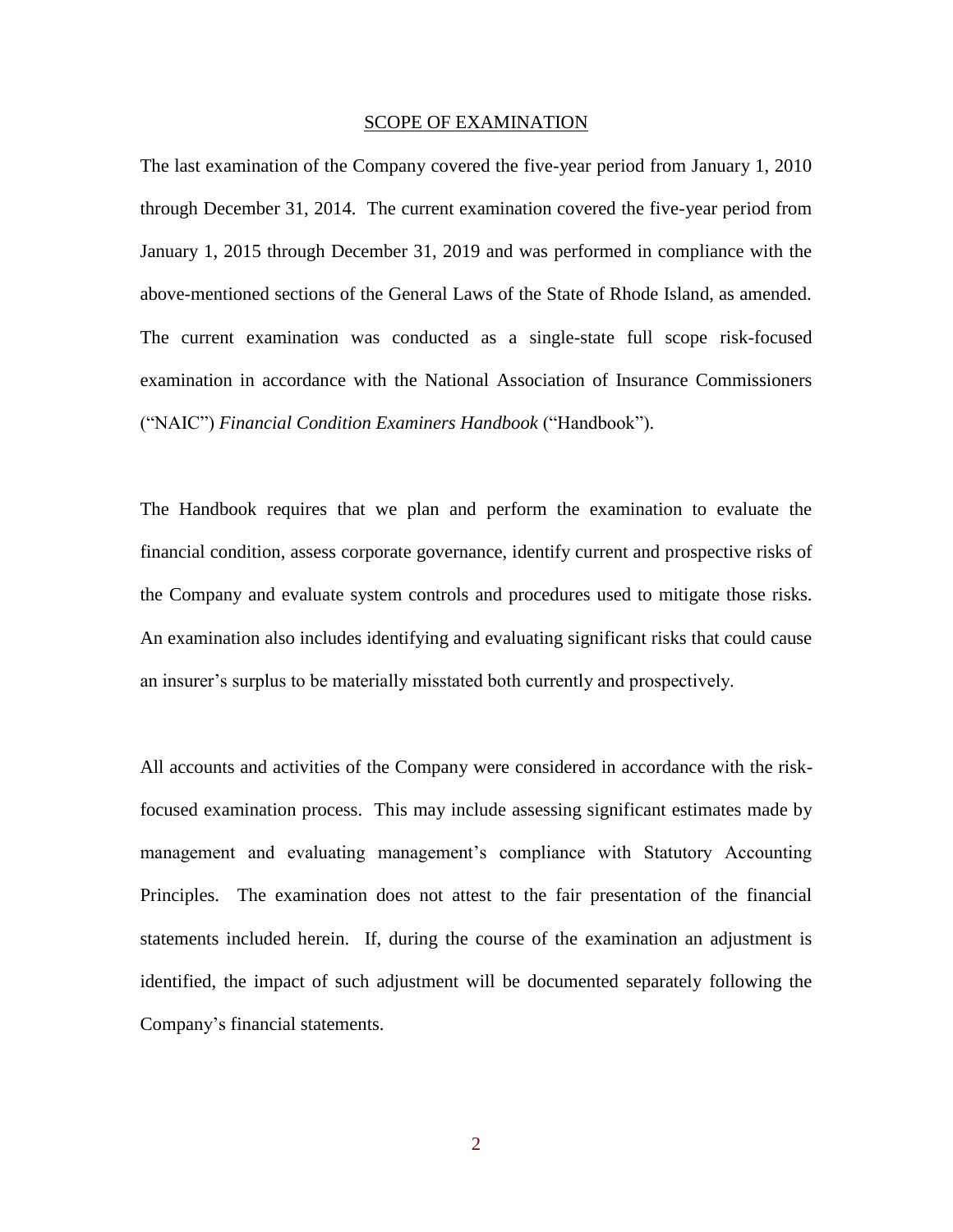This examination report includes significant findings of fact, and general information about the insurers and their financial condition. There may be other items identified during the examination that, due to their nature (e.g. subjective conclusions, proprietary information, etc.) are not included within the examination report but separately communicated to other regulators and/or the Company.

## **SUMMARY OF SIGNIFICANT FINDINGS**

There were no material adverse or significant non-compliance findings noted during the examination conducted as of December 31, 2019.

## **COMPANY HISTORY**

The Company derives its corporate existence and powers from the provisions of the Rhode Island Business Corporations Act, General Law 7-1.1. The Company came into existence on January 1, 1989 as Computer Insurance Company, was domiciled in Rhode Island, incorporated on July 1, 1989, and wrote property and casualty insurance.

The Company was acquired by Munich Re Digital Partners US Holding Company, with approval from the Rhode Island Department of Business Regulation, on April 26, 2018. The Company's name was changed by Unanimous Written Consent of the Board of Directors on June 26, 2018, to Digital Advantage Insurance Company.

The Company adopted bylaws by Unanimous Written Consent of the Board of Directors on June 26, 2018.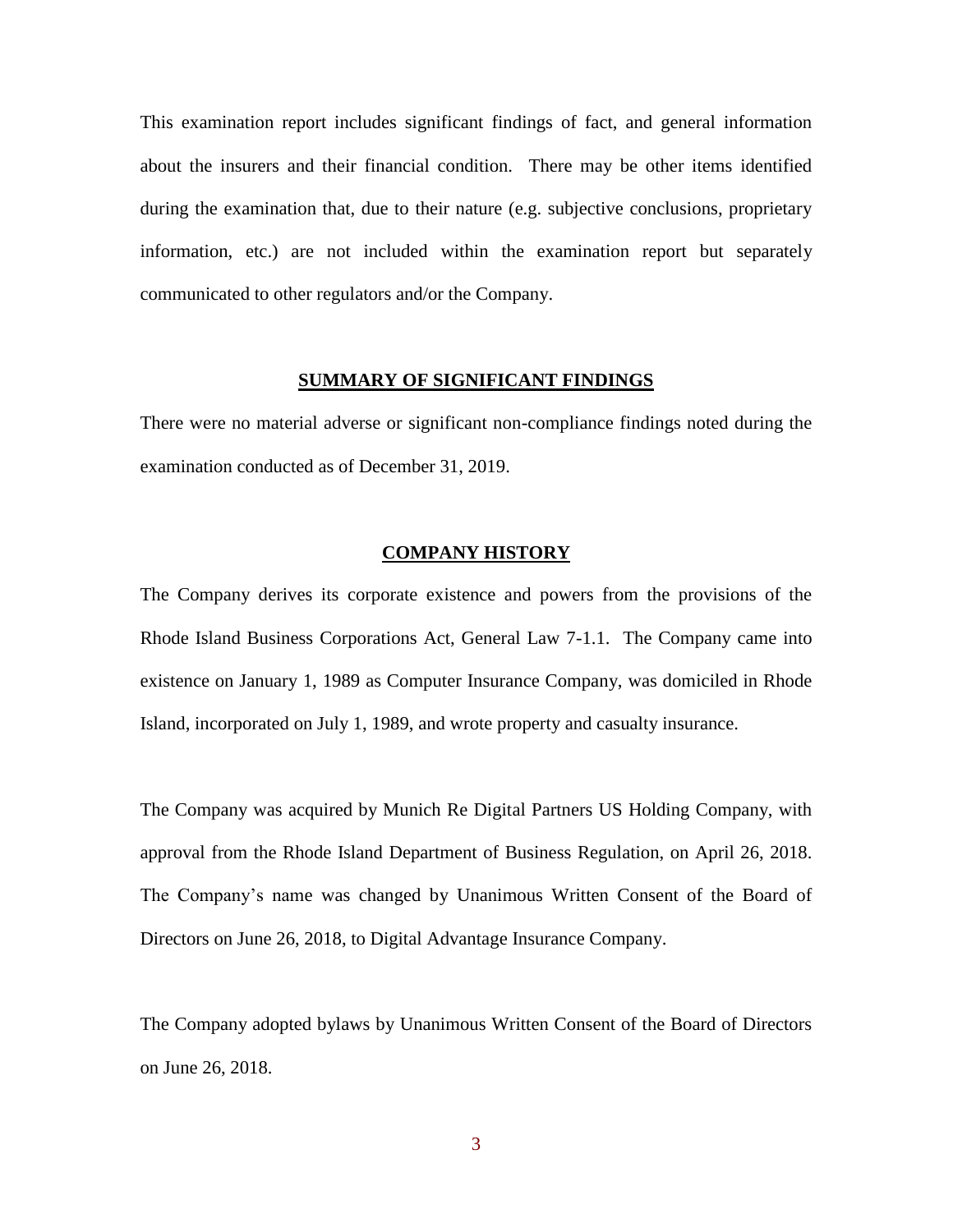The Company revised its articles of incorporation on October 4, 2018 with approval from the Department of Business Regulation, to update, among other items, statutory references; expressly permit engagement in all lawful business; and expressly to transact all lines of property and casualty insurance.

The Restated Articles of Incorporation provide that the Company is authorized to issue 50,000 shares of common capital stock, each with a par value of \$100. The Company's capital stock is 100% owned by its immediate parent, Munich Re Digital Partners US Holding Corporation. As of December 31, 2019, the Company had issued 35,000 shares, each with a par value of \$100 for a total capital paid up of \$3,500,000.00.

## **MANAGEMENT AND CONTROL**

## **Stockholders**

The bylaws, in the form adopted by the shareholder of the Company on June 13, 2018, provide that an Annual Meeting of stockholders shall be held each year on a date and at a time designated by the board of directors.

Special meetings of the stockholders may be called by the president and shall be called by the president or the secretary at the request in writing of a majority of the board of directors, or at the request in writing of stockholders owning a majority in amount of the entire capital stock of the Company issued and outstanding, and entitled to vote. Except as may otherwise be required by law, the presence in person or by proxy of the holders of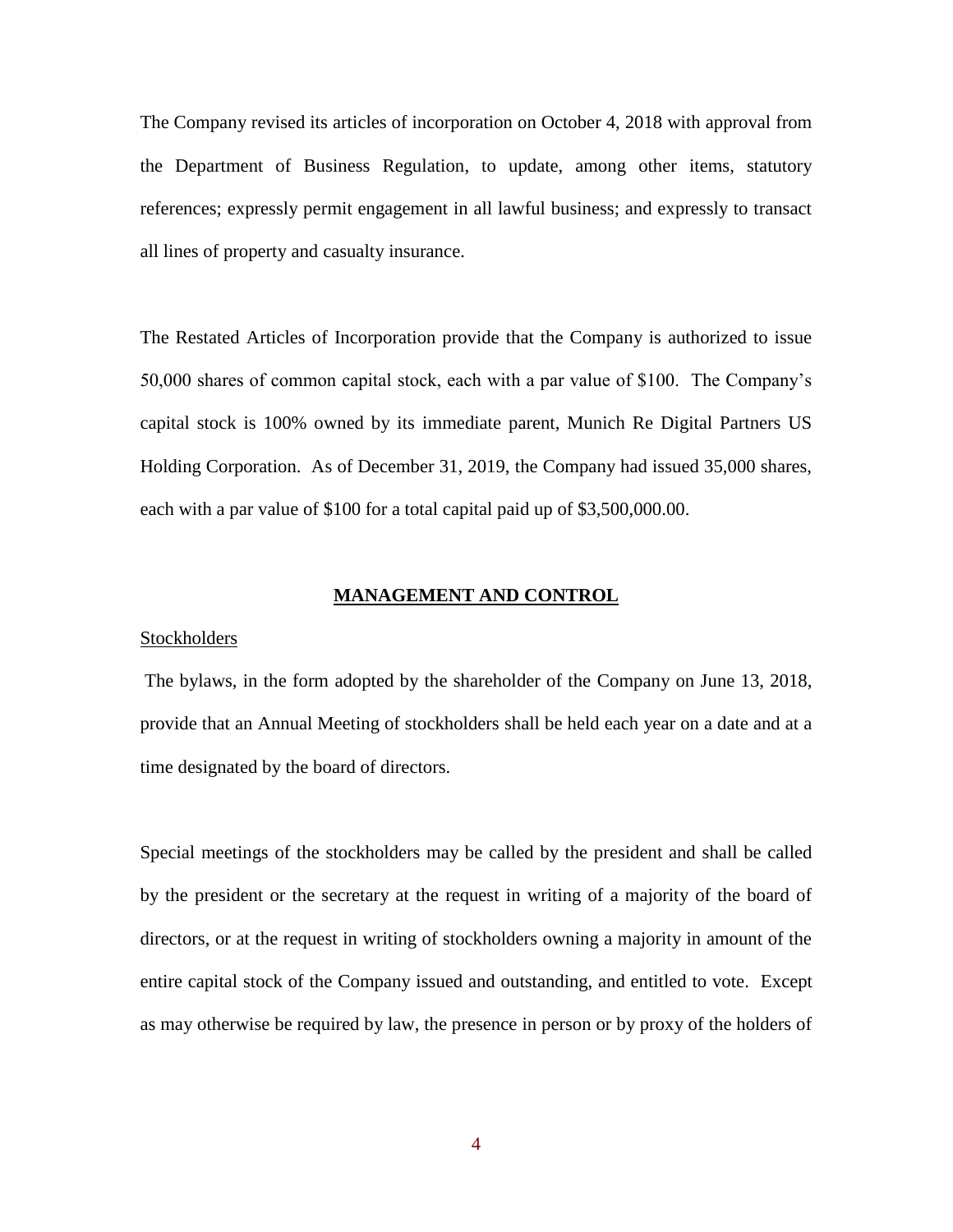record of a majority of the stock entitled to vote at a meeting of stockholders shall constitute a quorum for the transaction of business at such meeting.

## Board of Directors

The articles of incorporation provide that the corporate powers of the Company shall be exercised through its board of directors. The June 26, 2018 by-laws provide that the board of directors shall consist of such number of directors as may be determined from time to time by the board but such number shall not be less than one.

The directors shall be elected at each Annual Meeting of the stockholders to hold office for one year and until their respective successors shall have been elected and qualified. Any vacancy in the board occurring between Annual Meetings may be filled for the unexpired portion of the term by vote of a majority of the remaining directors, though less than a quorum, or by a sole remaining director.

## Regular Meetings

The by-laws require that regular meetings of the directors shall be held at such times, dates and places as the board may from time to time determine.

### Special Meetings

The bylaws permit special meetings to be called by the President or Secretary upon the written request of two directors. Notice of such special meetings shall be given to each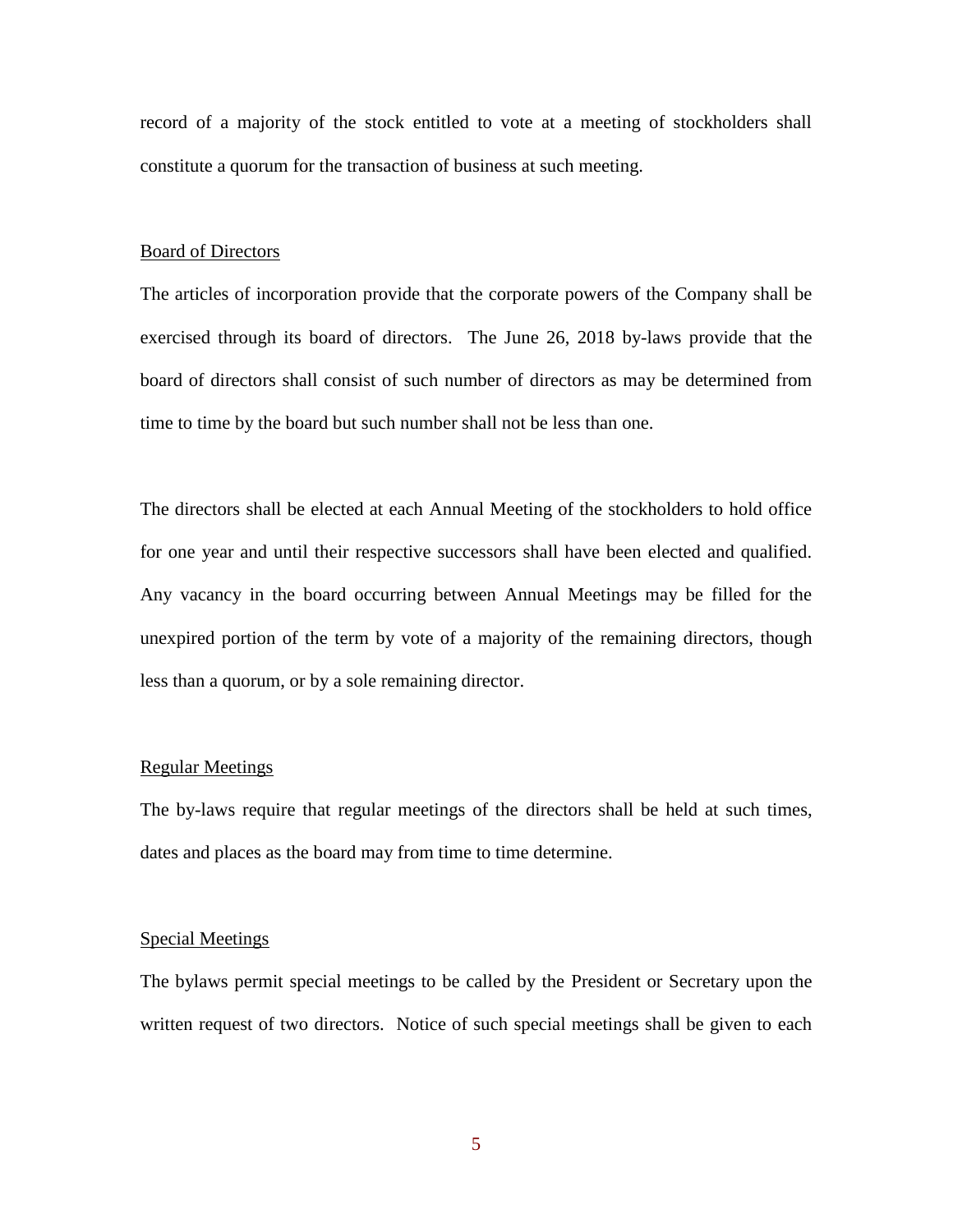director personally or by mail or telecopied facsimile transmission at least two days before the meeting.

# Action by Consent

Any action by the directors can be taken without a meeting if written consent to such a meeting is signed by all the directors. Such consent shall be treated as a vote of the directors for all purposes.

| <b>Name</b>              | <b>Business Affiliation</b>                                                            | <b>Term</b><br><b>Expires</b> |
|--------------------------|----------------------------------------------------------------------------------------|-------------------------------|
| <b>Andrew Rear</b>       | Chairman and Chief Executive Officer, Munich<br>Reinsurance Company (Digital Partners) | Until<br>Successor<br>Chosen  |
| David Brune              | Head of Digital Partners US, Munich<br>Reinsurance Company (Digital Partners)          | Until<br>Successor<br>Chosen  |
| Kenneth Kuhn             | Vice President & Treasurer, Munich<br>Reinsurance Company (Digital Partners)           | Until<br>Successor<br>Chosen  |
| Laura Hoensch            | General Counsel, Munich Reinsurance<br>Company (Digital Partners)                      | Until<br>Successor<br>Chosen  |
| <b>Stacey Eisenbraun</b> | Director Products, Munich Reinsurance<br>Company (Digital Partners)                    | Until<br>Successor<br>Chosen  |
| Angela Homm              | Chief Financial Officer, Munich Reinsurance<br>Company (Digital Partners)              | Until<br>Successor<br>Chosen  |
| Andreas Kleiner          | Chief Executive Officer and President,<br>American Modern Insurance Group              | Until<br>Successor<br>Chosen  |

At December 31, 2019 the following individuals served as directors of the Company: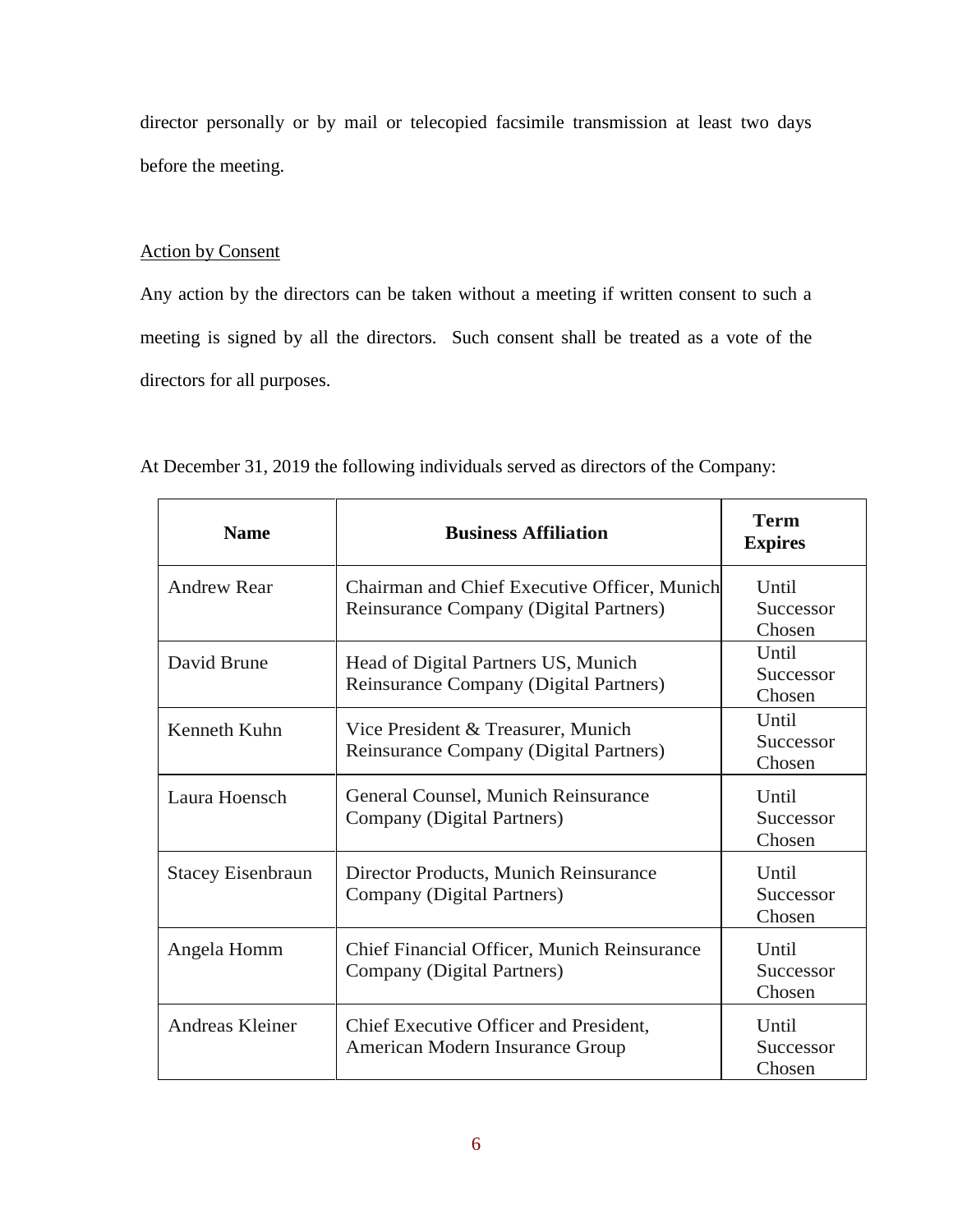The Articles of Incorporation provides that the board of directors may elect various committees from time to time as they see fit and may delegate to such committees such other powers as they may deem expedient. As of December 31, 2019, there are no committees of the board.

## **Officers**

The bylaws provide that the board of directors, at their regular meeting held immediately after each Annual Meeting of the stockholders, may elect a chairman, who shall be a director, and shall elect a president, who shall be a director, a secretary, a treasurer and such other officers with such other titles as it deems appropriate. The board may at any time, with or without cause, remove any officer so elected. Each officer shall hold their respective offices for one year and until their successors are duly elected and qualified. The officers serving and their respective titles at December 31, 2019 are as follows:

| Name                     | <b>Business Affiliation</b>              |
|--------------------------|------------------------------------------|
| <b>Andrew Rear</b>       | Chairman                                 |
| David Brune              | Chief Executive Officer & President      |
| Angela Homm              | Vice President & Chief Financial Officer |
| Laura Hoensch            | General Counsel & Secretary              |
| Kenneth Kuhn             | Vice President & Treasurer               |
| <b>Stacey Eisenbraun</b> | Vice President                           |
| Mark Van Emburgh         | Vice President                           |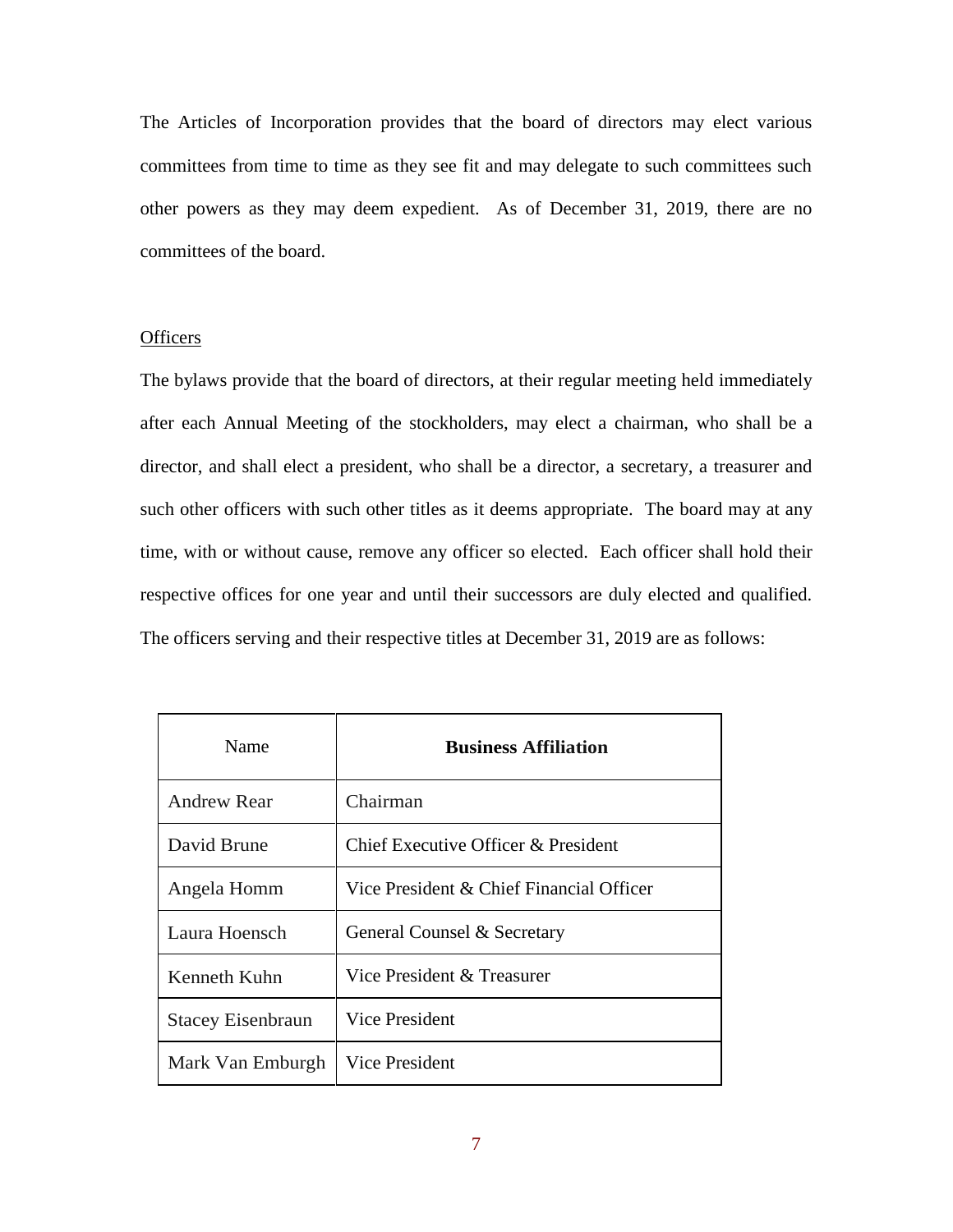## **ORGANIZATIONAL STRUCTURE**

At, December 31, 2019 Munich Re Digital Partners US Holding Corporation owned 100% of the issued and outstanding common capital stock of the Company.

An abbreviated version of the current organizational structure is a follows:



## **INTERCOMPANY AGREEMENTS**

At December 31, 2019, the Company was a party to an Amended and Restated General Services and Cost Allocation Agreement with Munich Re, Munich American Holding Corporation, and certain of its branches and affiliates. The service agreement covers activities such as corporate finance, legal, HR support, accounting, tax, and information technology. DAIC also has a tax sharing agreement with other subsidiaries of Munich America Holding Corporation.

### **TERRITORY AND PLAN OF OPERATIONS**

A review of certificates of authority or compliance in effect at December 31, 2019 verified that the Company is licensed to transact business in the District of Columbia and all states except Alabama, Alaska, Idaho, Kansas, Oregon, South Dakota, Virginia, Washington, and Wyoming.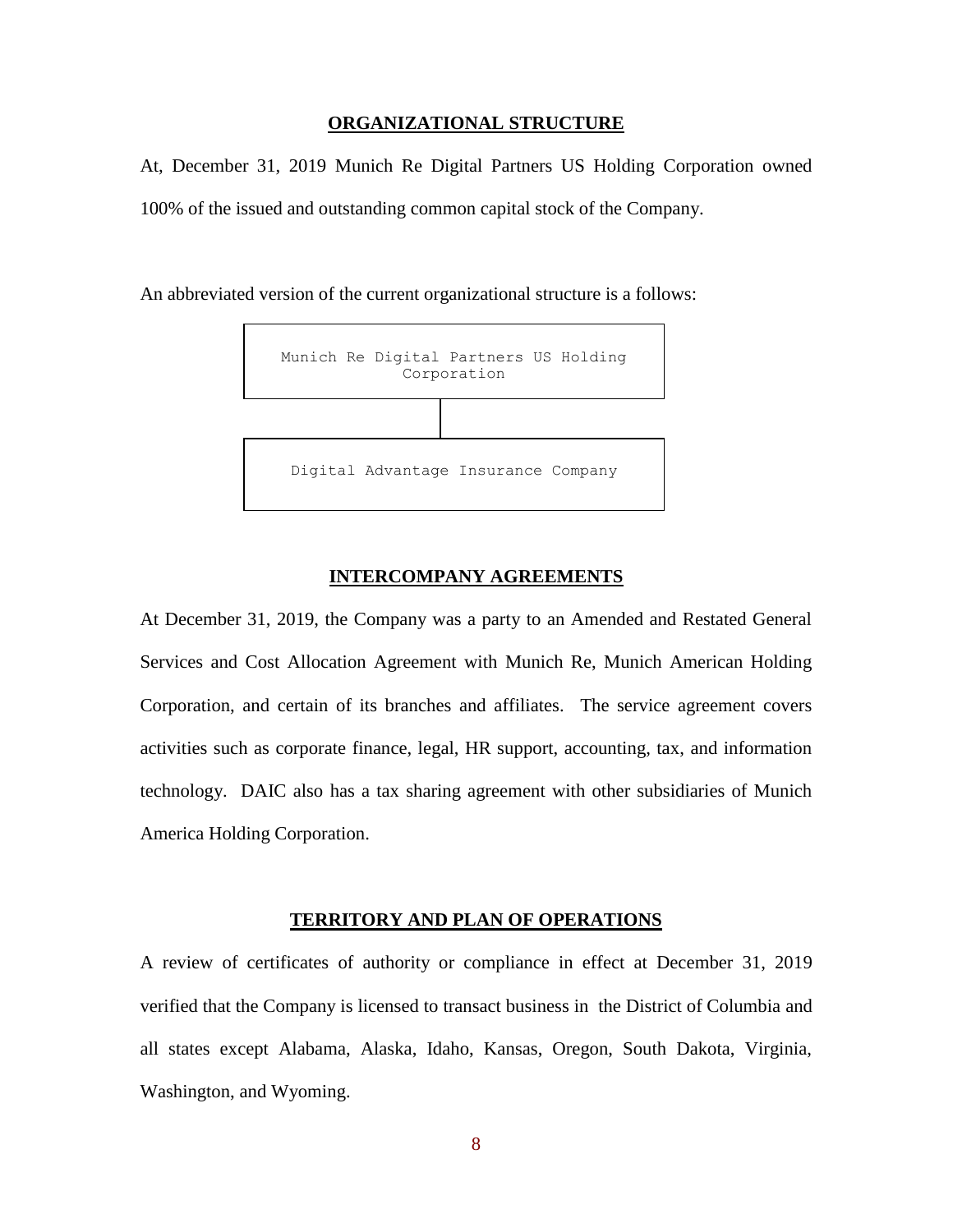The Restated Articles of Incorporation empower the Company to issue policies and transact the business of all lines of property and casualty insurance.

The Company assumed a small amount of business in 2019 and plans on writing direct business upon receiving its certificates of authority in all fifty states.

At December 31, 2019, the Company maintains that it handled accounting and regulatory reporting. Due to the absence of any business being written, there is currently no claims, underwriting or processing of premium collections.

## **REINSURANCE**

At December 31, 2019, the Company assumed 100% of its reported gross premiums from non-affiliated insurers then ceded 100% of the above assumed premiums to Munich Reinsurance America .under a Quota Share Agreement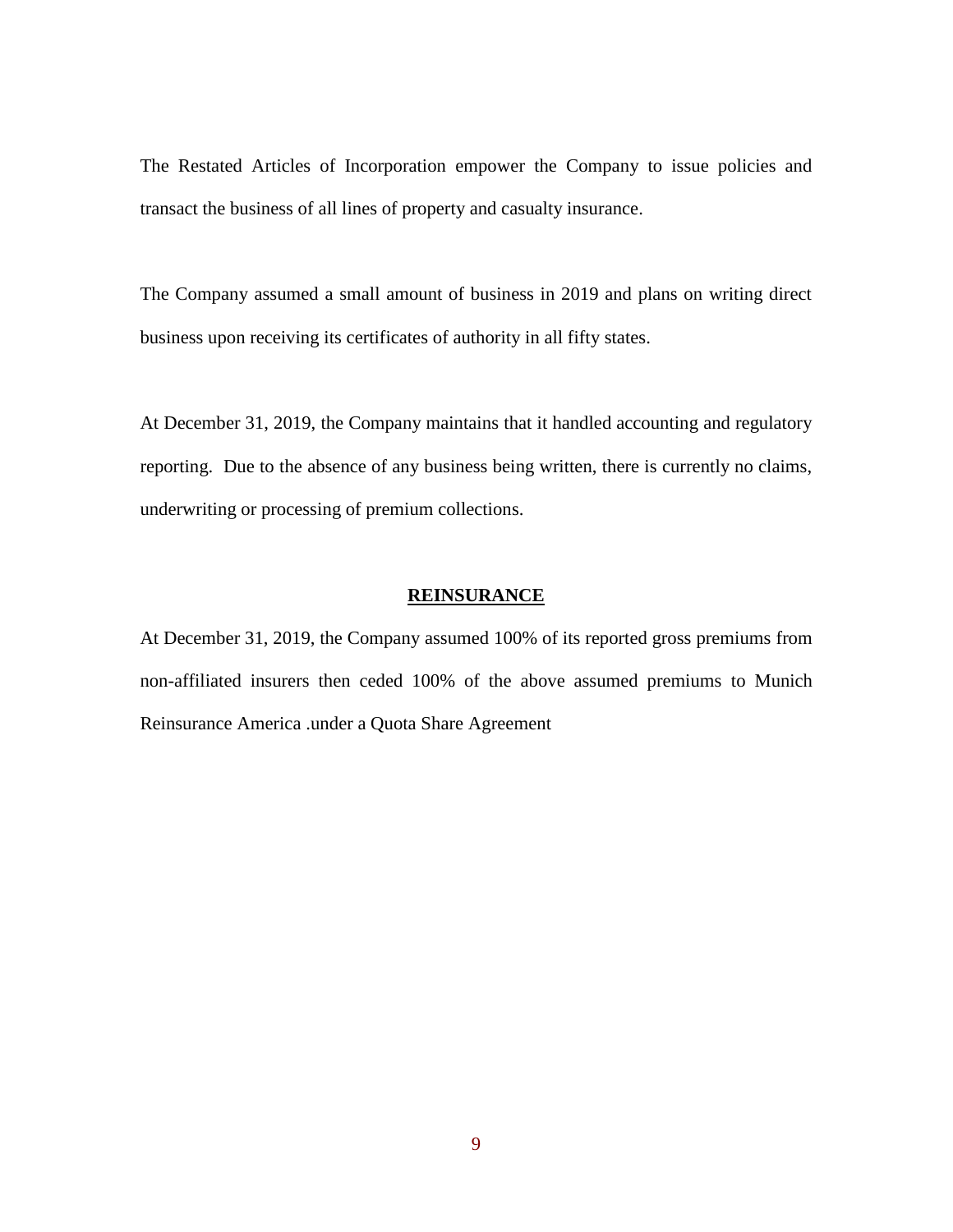## **FINANCIAL STATEMENTS**

The following financial statements are based on the statutory financial statements filed by the Company with the Rhode Island Insurance Division Department of Business Regulation and present the financial condition of the company for the period ending December 31, 2019. The accompanying comments on the financial statements reflect any examination adjustments to the amounts reported in the annual statements and should be considered an integral part of the financial statements.

> Comparative Statement of Assets, Liabilities, and Capital and Surplus December 31, 2019 and December 31, 2014

> > Statement of Income Year ended December 31, 2019

Reconciliation of Capital and Surplus December 31, 2014 to December 31, 2019

Analysis of Examination Adjustments December 31, 2019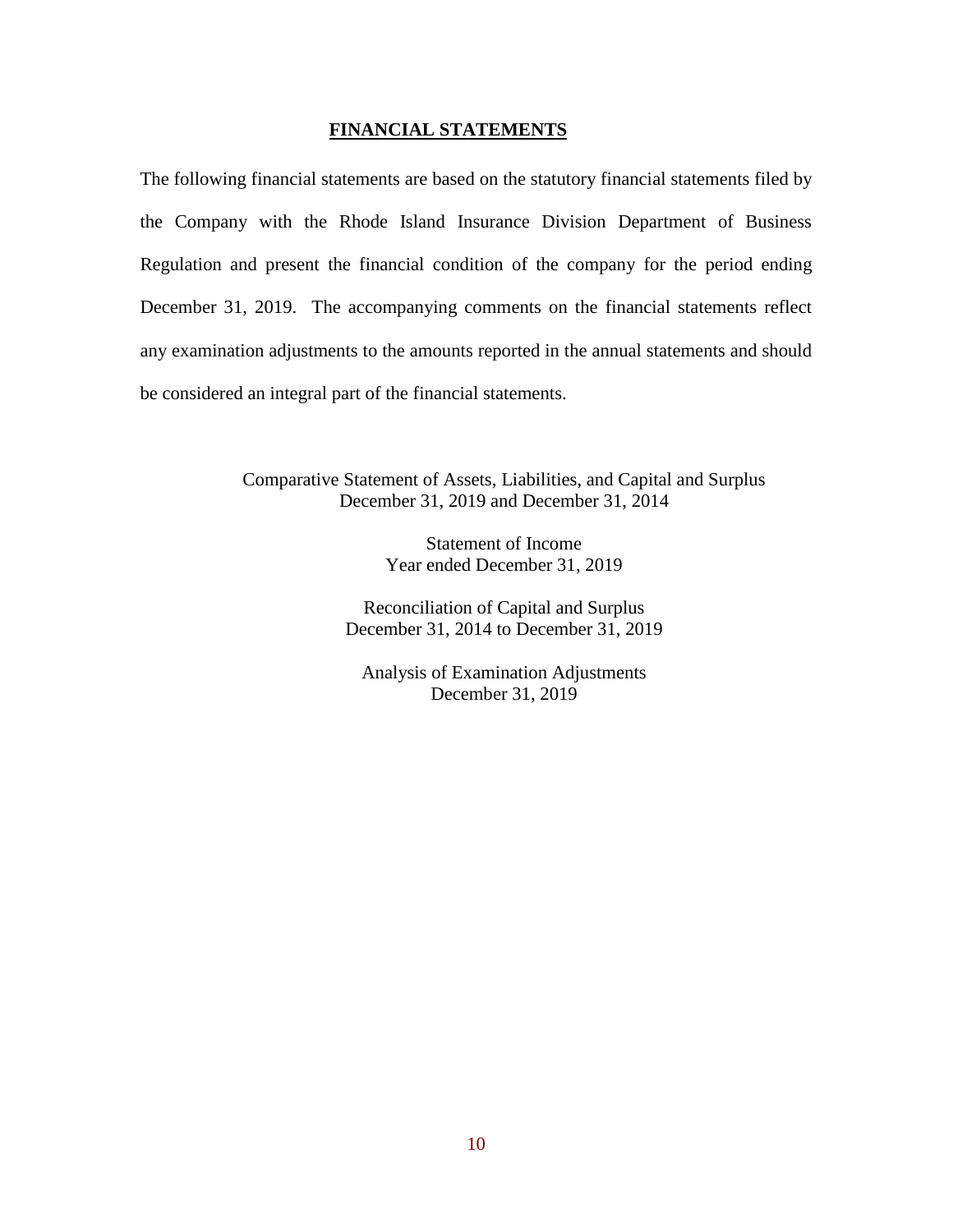# **DIGITAL ADVANTAGE INSURANCE COMPANY**

## **Comparative Statement of Assets December 31, 2019 and December 31, 2014**

# **ASSETS**

|                                                                                 | December 31, | December 31, | <b>Increase</b> |
|---------------------------------------------------------------------------------|--------------|--------------|-----------------|
|                                                                                 | 2019         | <u>2014</u>  | (Decrease)      |
| <b>Bonds</b>                                                                    | \$5,428,712  | \$0          | \$5,428,712     |
| Cash and cash equivalents                                                       | 23,616,066   | $\Omega$     | 23,616,066      |
| Short-term investments                                                          | 0            | 23,988,832   | (23,988,832)    |
| Total Cash and invested assets                                                  | \$29,044,778 | \$23,988,832 | \$5,055,946     |
| Income due and accrued                                                          | 55,016       |              | 55,015          |
| Deferred premiums, agent's balances and<br>installments booked not deferred and |              | $\Omega$     |                 |
| not yet due                                                                     | 6,881,065    |              | 6,881,065       |
| Amounts recoverable from reinsurers                                             | 483,006      | $\Omega$     | 483,006         |
| Funds held by or deposited with                                                 |              |              |                 |
| reinsured companies                                                             | 300,000      | $\Omega$     | 300,000         |
| Other amounts recoverable under                                                 |              |              |                 |
| reinsurance contracts                                                           | 75,000       | $\Omega$     | 75,000          |
| Aggregate write-ins for other than                                              |              |              |                 |
| invested assets                                                                 | 0            | 2,082        | (2,082)         |
| Total assets                                                                    | \$36,838,865 | \$23,990,915 | \$12,847,950    |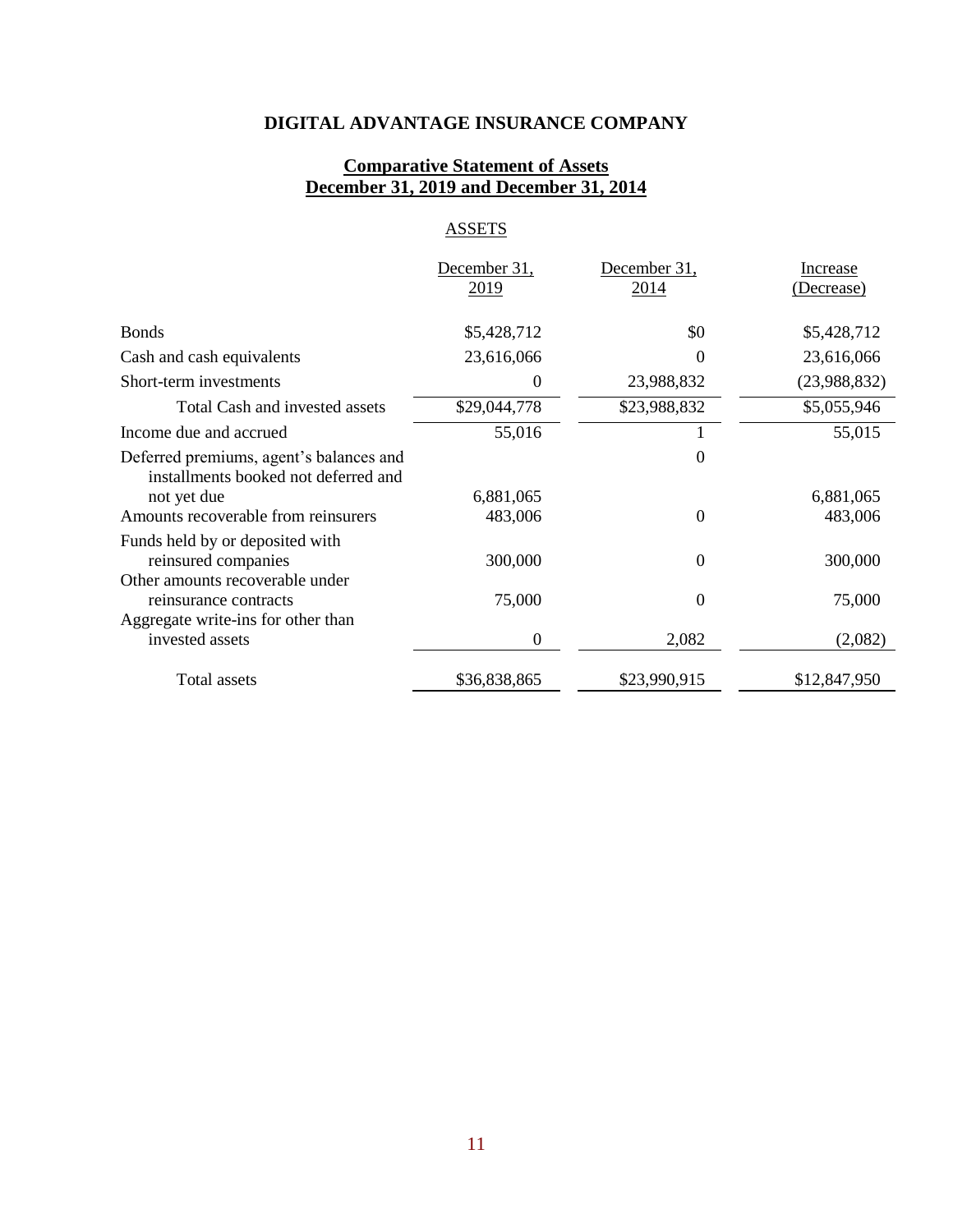# **DIGITAL ADVANTAGE INSURANCE COMPANY**

# **Comparative Statement of Liabilities, and Capital and Surplus December 31, 2019 and December 31, 2014**

# LIABILITIES, AND CAPTIAL AND SURPLUS

|                                          | December 31, | December 31, | Increase       |
|------------------------------------------|--------------|--------------|----------------|
|                                          | 2019         | 2014         | (Decrease)     |
| Loss adjustment expenses                 | \$4,581      | \$0          | \$4,581        |
| Other expenses (excluding taxes,         |              |              |                |
| licenses, and fees)                      | 67,970       | 54,450       | 13,520         |
| Current federal and foreign income taxes | $\theta$     | (334, 258)   | 334,258        |
| Ceded reinsurance premiums payable       | 8,293,219    | $\theta$     | 8,293,219      |
| Payable to parent, subsidiaries and      |              |              |                |
| affiliates                               | 53,570       | $\Omega$     | 53,750         |
| <b>Total liabilities</b>                 | \$8,419,520  | \$(279,808)  | \$8,699,328    |
|                                          |              |              |                |
| <b>Common Capital Stock</b>              | \$3,500,000  | \$2,500,000  | \$1,000,000    |
| Gross paid-in and contributed surplus    | 27,000,000   | 7,500,000    | 19,500,000     |
| Unassigned funds (surplus)               | (2,080,655)  | 14,270,723   | (16, 351, 378) |
| Surplus as regards policyholders         | \$28,419,345 | \$24,270,723 | \$4,148,622    |
| Total                                    | \$36,838,865 | \$23,990,915 | \$12,847,950   |
|                                          |              |              |                |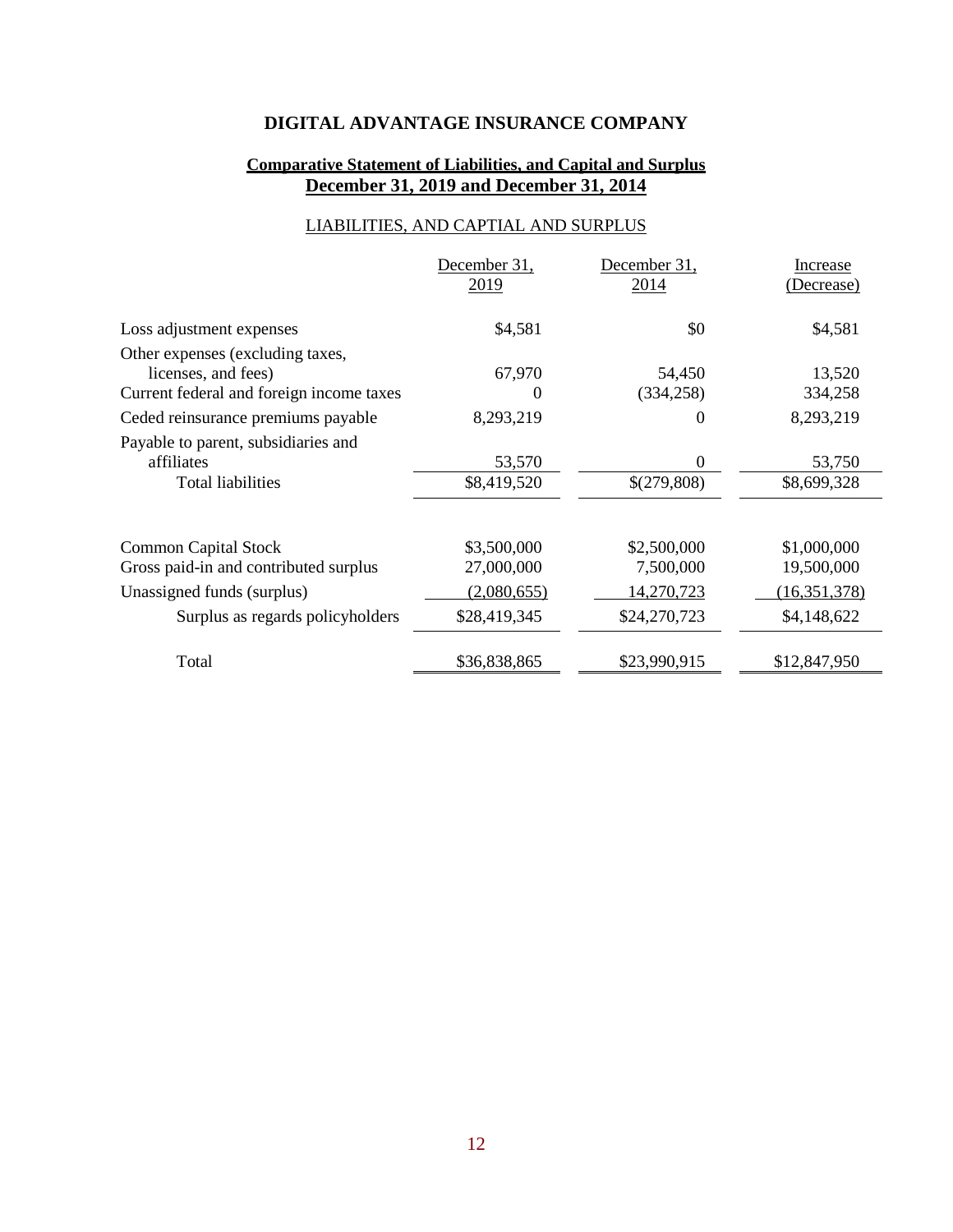# **DIGITAL ADVANTAGE INSURANCE COMPANY Statement of Income Year Ended December 31, 2019**

## UNDERWRITING INCOME

| Premiums earned                                    |           | \$0           |
|----------------------------------------------------|-----------|---------------|
| Deductions:                                        |           |               |
| Losses incurred                                    | \$0       |               |
| Loss expenses incurred                             | $\left($  |               |
| Other underwriting expense                         | 435,576   |               |
| Total underwriting deductions                      |           | 435,576       |
| Net underwriting (loss)                            |           | $(\$435,576)$ |
| <b>INVESTMENT INCOME</b>                           |           |               |
| Net investment income earned                       | \$497,358 |               |
| Net Investment gain                                |           | \$497,358     |
| Net income before federal and foreign income taxes |           | 61,782        |
| Federal and foreign income taxes incurred          |           | 0             |
| Net Income                                         |           | \$61,782      |
|                                                    |           |               |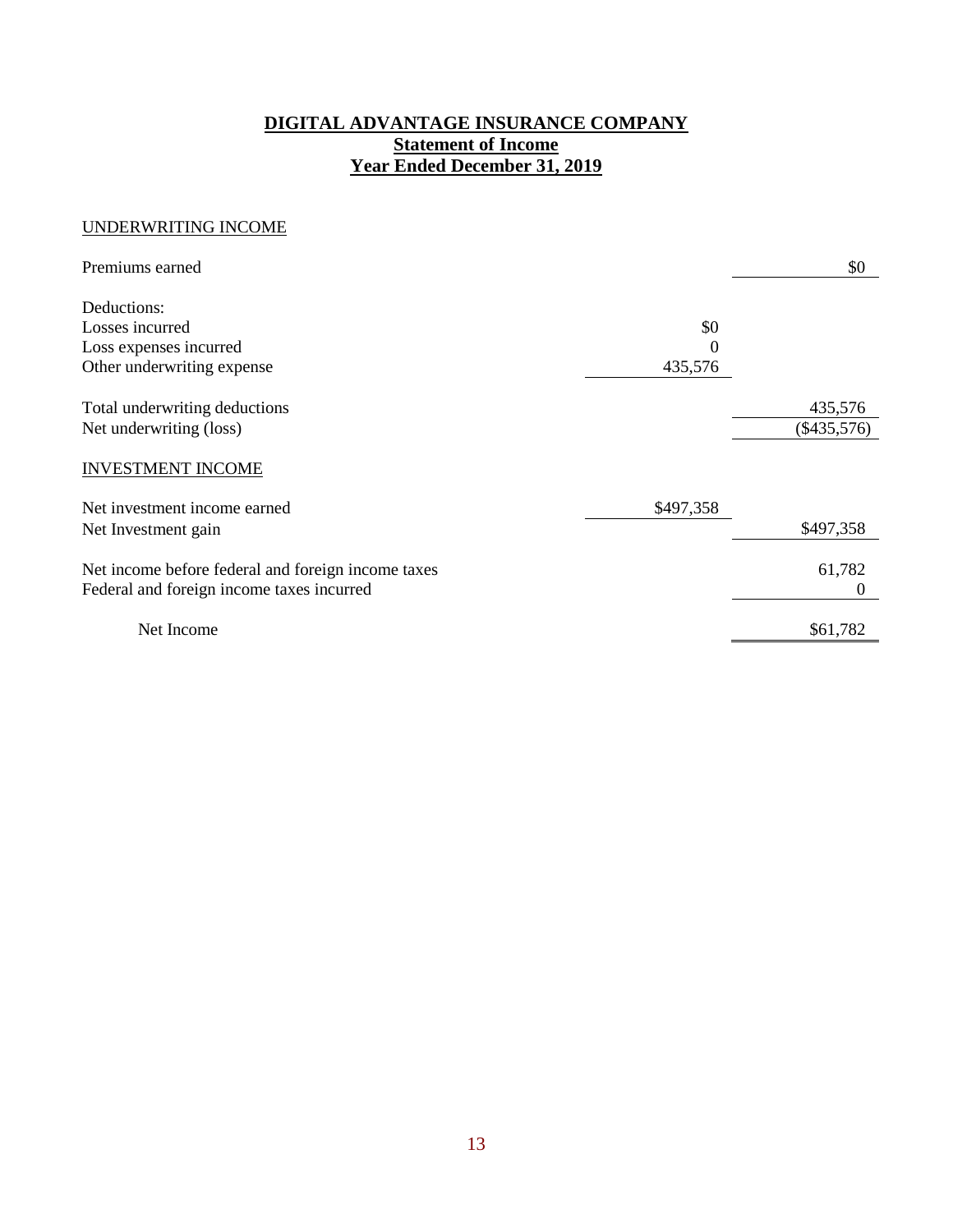# **DIGITAL ADVANTAGE INSURANCE COMPANY Reconciliation of Capital and Surplus December 31, 2014 to December 31, 2019**

Surplus as regards policyholders, December 31, 2014 \$24,270,722

|                                              | Increase      |              |
|----------------------------------------------|---------------|--------------|
|                                              | (Decrease)    |              |
|                                              |               |              |
| Net income (loss)                            | (\$1,351,377) |              |
| Capital changes: Paid in                     | 1,000,000     |              |
| Surplus adjustments: Paid in                 | 19,500,000    |              |
| Dividends to stockholders                    | (15,000,000)  |              |
| Change in capital and surplus for the period |               | 4,148,623    |
| Capital and Surplus, December 31, 2019       |               | \$28,419,345 |
|                                              |               |              |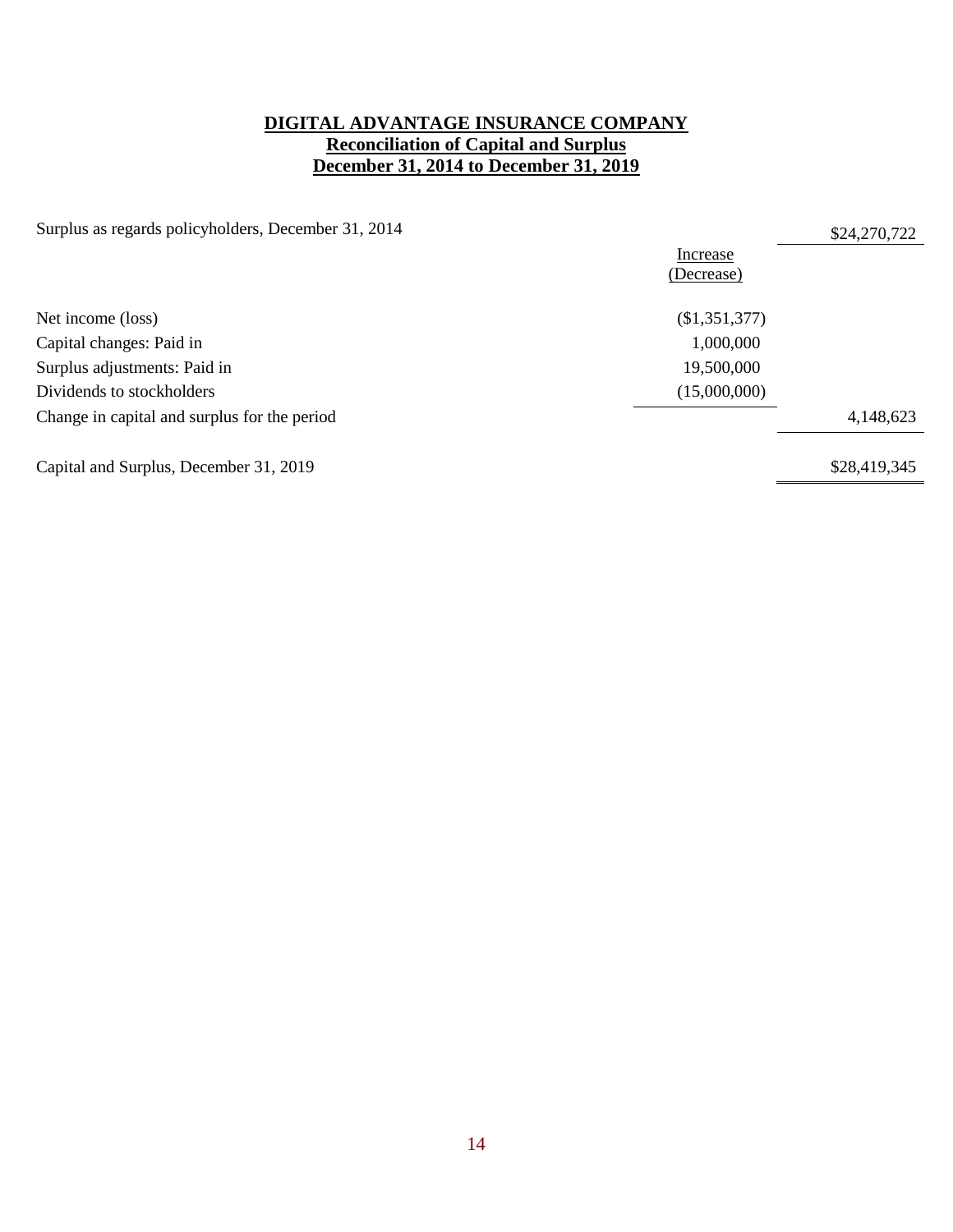# **DIGITAL ADVANTAGE INSURANCE COMPANY Analysis of Examination Adjustments December 31, 2019**

The examination of the Company, performed as of December 31, 2019, did not disclose any material misstatements to the financial statements contained in its 2019 Annual Statement filing. Accordingly, the amounts reported by the Company have been accepted for purposes of this report.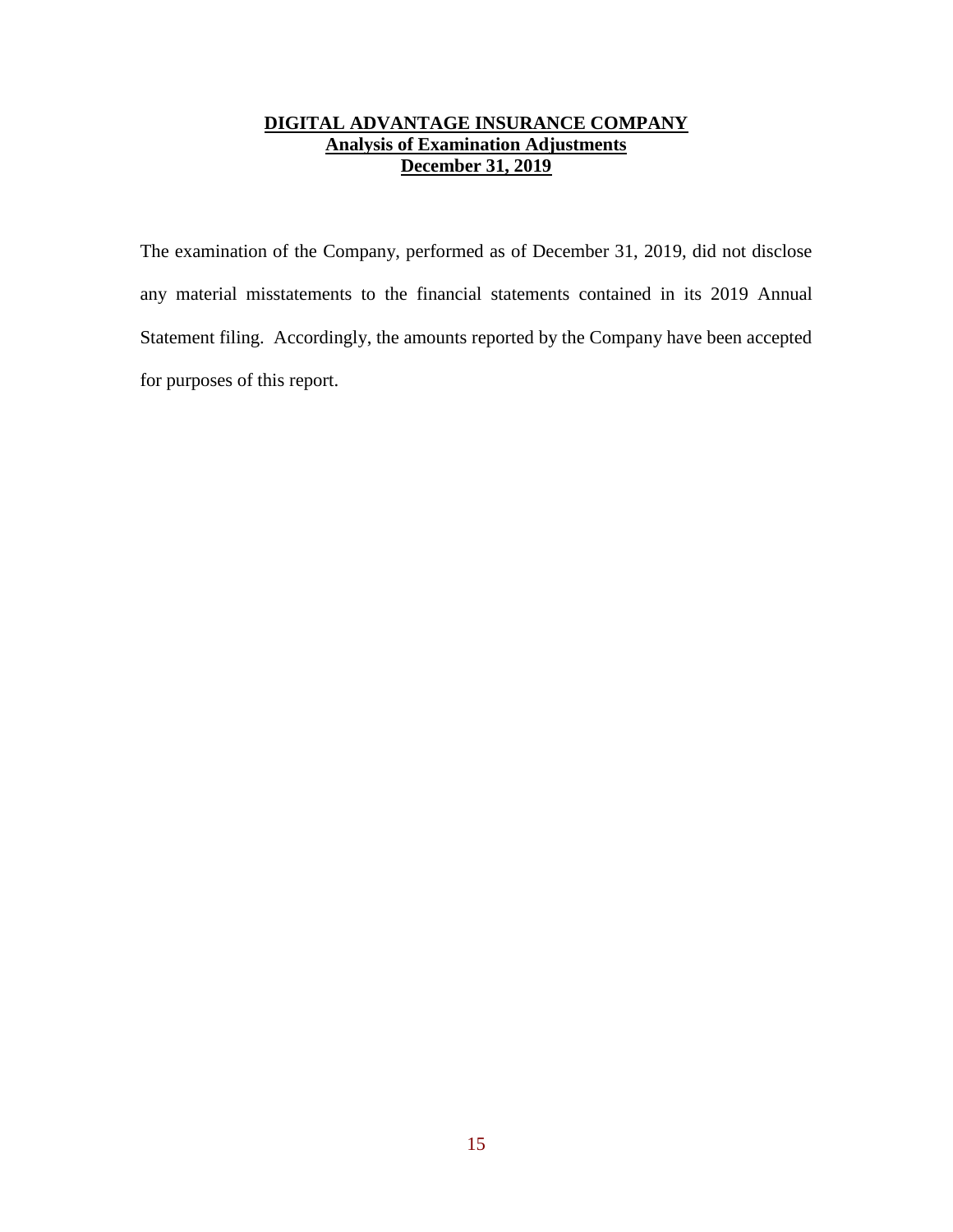## **COMMENTS ON FINANCIAL STATEMENTS**

## **ASSETS**

## **Bonds \$5,428,712**

The above amount is the net admitted value of bonds held by the Company and is the same as that reported in its 2019 Annual Statement. All bonds owned at year-end 2019 are held in accordance with a custodial agreement with a third party.

One hundred percent (100%) of all bonds in the Company's portfolio at December 31, 2019, were rated as Class 1 based upon evaluation methods established by the National Association of Insurance Commissioners, Securities Valuation Office, and are considered the "highest quality."

The amortized book value of bonds owned at December 31, 2019, represents 14.7% of the Company's total admitted assets. The book/adjusted carrying value, fair value, actual cost and par value of the bond portfolio at December 31, 2019, are as follows:

| Book/Adjusted<br><b>Carrying Value</b> | Fair Value  | <b>Actual Cost</b> | Par Value   |
|----------------------------------------|-------------|--------------------|-------------|
| \$5,428,712                            | \$5,441,287 | \$5,442,832        | \$5,206,000 |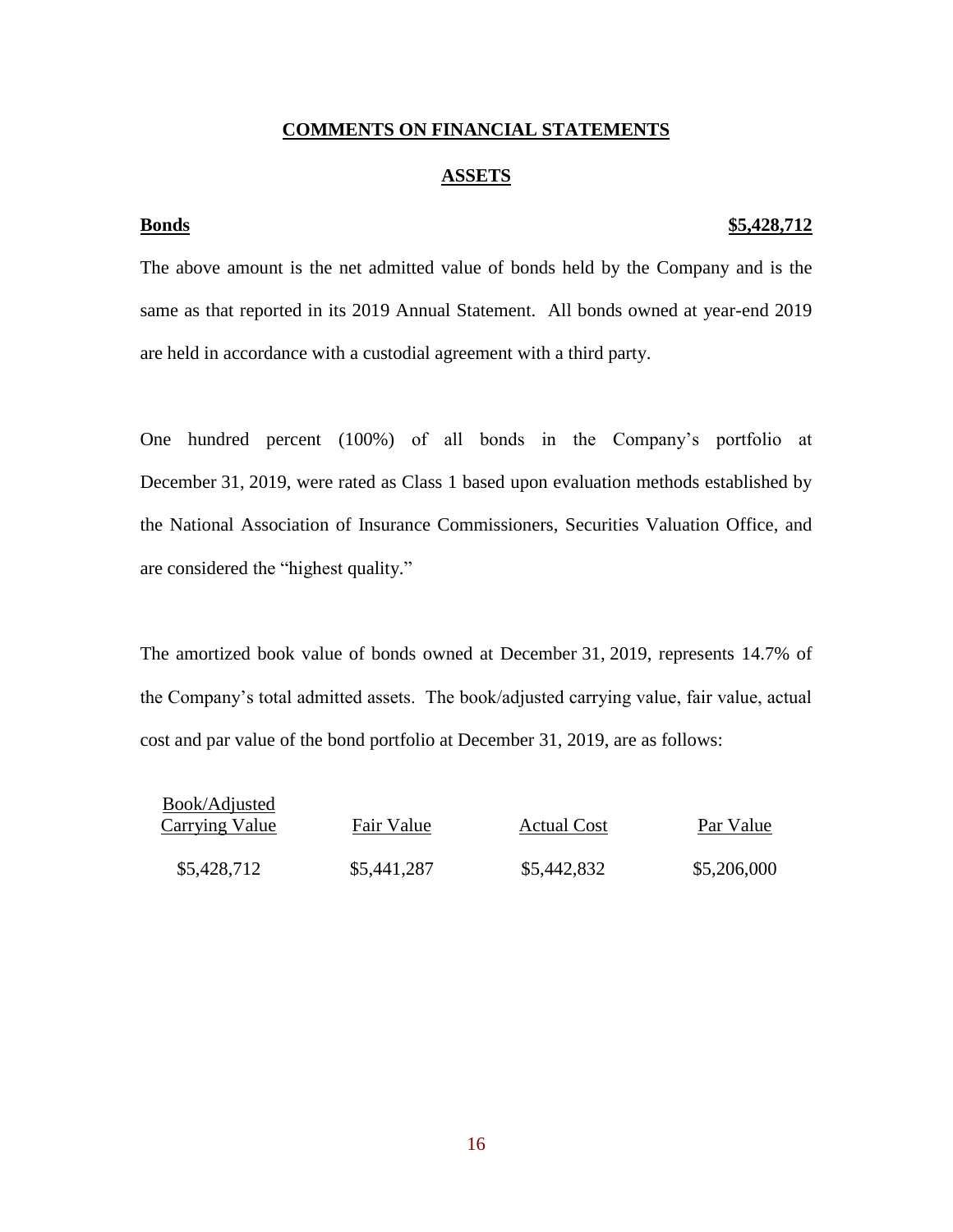# **Cash, Cash Equivalents and Short-Term Investments \$23,616,066**

Cash \$23,017 Cash Equivalents \$23,593,049

The above amounts are the net admitted values of the individually listed Annual Statement lines, which in the aggregate, represent 64.1% of the Company's total admitted assets. The amounts shown are the same as that reported in the 2019 Annual Statement.

## **LIABILITIES**

## **Ceded Reinsurance Premiums Payable \$8,293,219**

The above amount is the same as that reported in its 2019 Annual Statement. The amount represents ceded premiums payable to an affiliate, Munich Reinsurance America Inc., under a reinsurance agreement described in the "Reinsurance" section of this examination report.

## **CAPITAL AND SURPLUS**

## **Capital and Surplus \$28,419,345**

The above amount is the same as that reported by the Company in its 2019 Annual Statement, and consists of the following:

| Common capital stock                  | \$3,500,000  |
|---------------------------------------|--------------|
| Gross paid in and contributed surplus | 27,000,000   |
| Unassigned funds (deficit)            | (2,080,655)  |
| <b>Total Capital and Surplus</b>      | \$28,419,345 |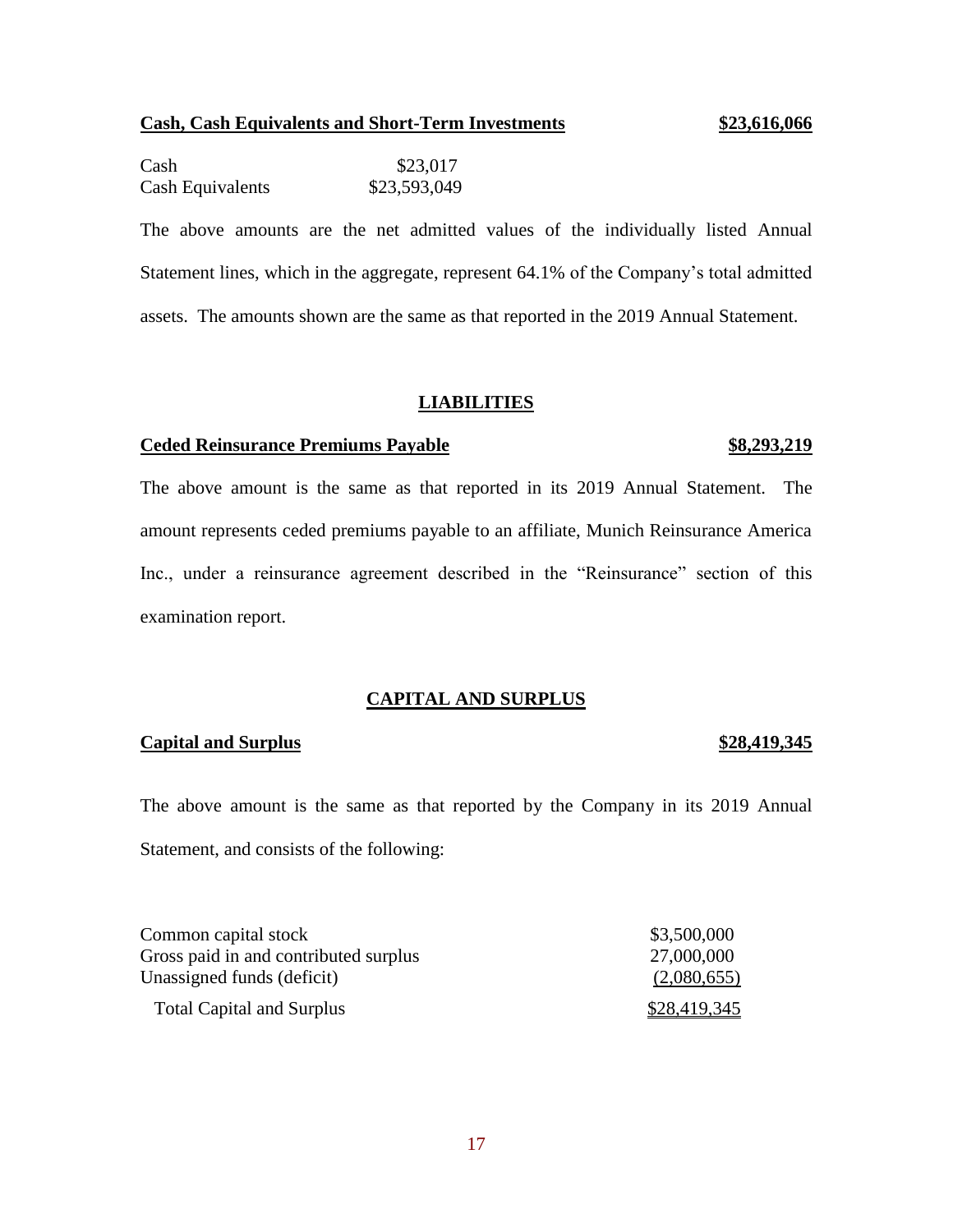## **SUBSEQUENT EVENTS**

A review of financial information, Company records, and the minutes to the Board of Directors' meetings for the period subsequent to the examination period was performed to ascertain whether any subsequent events have occurred which would have a material impact on the Company's operations or financial statements. In addition, an inquiry was made of the Company's management regarding subsequent events. Based upon our review of the above, there were no significant events that occurred subsequent to December 31, 2019.

As the impact of the Covid-19 Outbreak continues to evolve, capturing events that relate specifically to conditions that existed at or before the reporting date will require careful assessment. The company has a COVID-19 Response plan in place. Based on the evidence reviewed, the company actively monitors COVID, and its limited impact on the business.